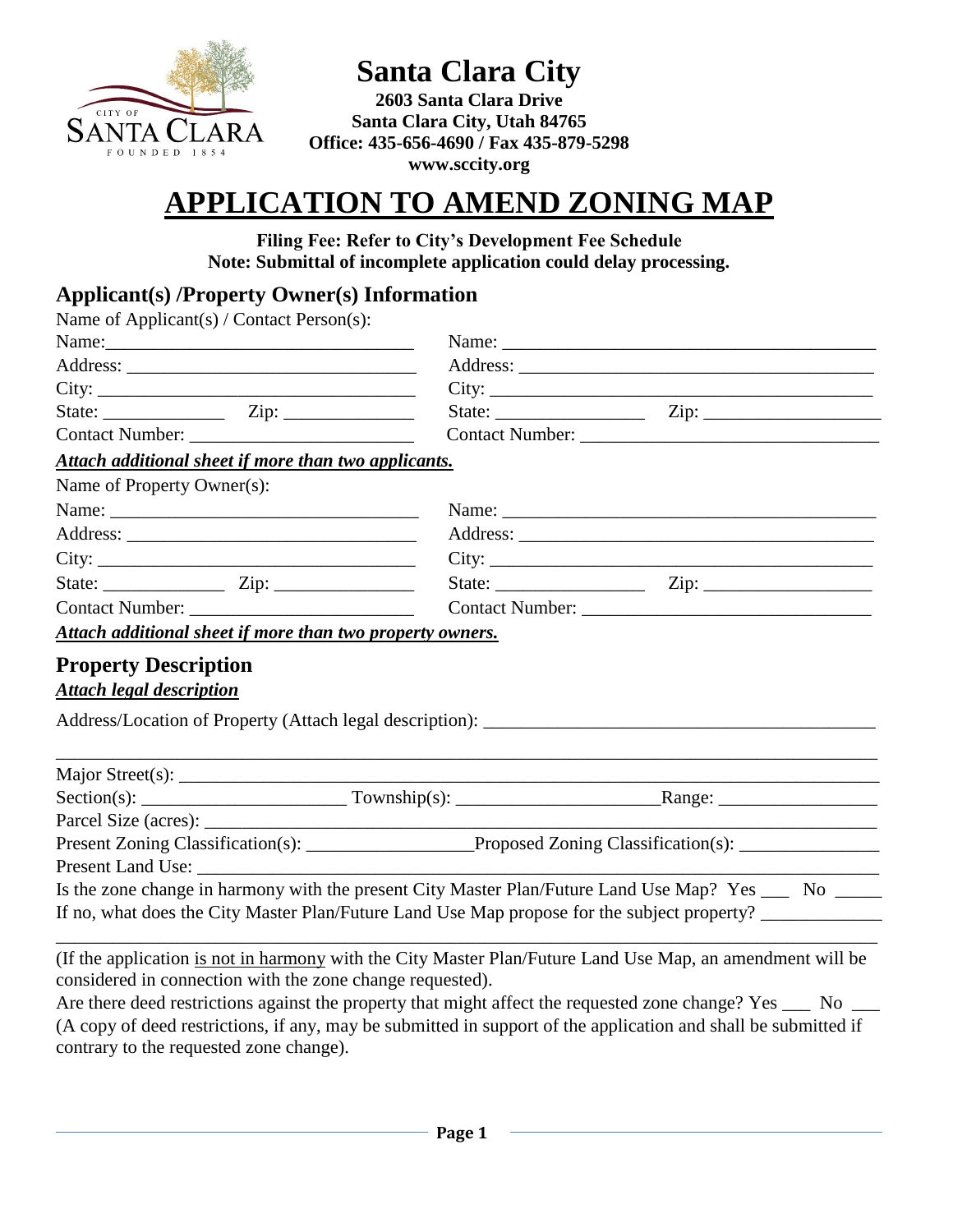

## **Zoning Questions**

To the best of your ability, please answer the following questions regarding the application:

1) What is the purpose for requesting a zoning map change? \_\_\_\_\_\_\_\_\_\_\_\_\_\_\_\_\_\_\_\_\_\_\_\_\_\_\_\_\_\_\_\_\_

2) If the proposed zoning map change is an extension of an existing adjacent zoning district, provide an explanation why the proposed extension should be made:

\_\_\_\_\_\_\_\_\_\_\_\_\_\_\_\_\_\_\_\_\_\_\_\_\_\_\_\_\_\_\_\_\_\_\_\_\_\_\_\_\_\_\_\_\_\_\_\_\_\_\_\_\_\_\_\_\_\_\_\_\_\_\_\_\_\_\_\_\_\_\_\_\_\_\_\_\_\_\_\_\_\_ \_\_\_\_\_\_\_\_\_\_\_\_\_\_\_\_\_\_\_\_\_\_\_\_\_\_\_\_\_\_\_\_\_\_\_\_\_\_\_\_\_\_\_\_\_\_\_\_\_\_\_\_\_\_\_\_\_\_\_\_\_\_\_\_\_\_\_\_\_\_\_\_\_\_\_\_\_\_\_\_\_\_

\_\_\_\_\_\_\_\_\_\_\_\_\_\_\_\_\_\_\_\_\_\_\_\_\_\_\_\_\_\_\_\_\_\_\_\_\_\_\_\_\_\_\_\_\_\_\_\_\_\_\_\_\_\_\_\_\_\_\_\_\_\_\_\_\_\_\_\_\_\_\_\_\_\_\_\_\_\_\_\_\_\_ \_\_\_\_\_\_\_\_\_\_\_\_\_\_\_\_\_\_\_\_\_\_\_\_\_\_\_\_\_\_\_\_\_\_\_\_\_\_\_\_\_\_\_\_\_\_\_\_\_\_\_\_\_\_\_\_\_\_\_\_\_\_\_\_\_\_\_\_\_\_\_\_\_\_\_\_\_\_\_\_\_\_

3) If the requested change is not designed to extend an adjacent zoning district, explain why this property should be placed in a different zoning district than all adjoining property? In other words, how does this property differ from adjoining property and why should it be subject to different restrictions?

4) Explain how the requested zoning map amendment comply with the provisions of the respective zoning classification requirements, such as the area, width and yard regulations of the classification?\_\_

\_\_\_\_\_\_\_\_\_\_\_\_\_\_\_\_\_\_\_\_\_\_\_\_\_\_\_\_\_\_\_\_\_\_\_\_\_\_\_\_\_\_\_\_\_\_\_\_\_\_\_\_\_\_\_\_\_\_\_\_\_\_\_\_\_\_\_\_\_\_\_\_\_\_\_\_\_\_\_\_\_\_ \_\_\_\_\_\_\_\_\_\_\_\_\_\_\_\_\_\_\_\_\_\_\_\_\_\_\_\_\_\_\_\_\_\_\_\_\_\_\_\_\_\_\_\_\_\_\_\_\_\_\_\_\_\_\_\_\_\_\_\_\_\_\_\_\_\_\_\_\_\_\_\_\_\_\_\_\_\_\_\_\_\_ \_\_\_\_\_\_\_\_\_\_\_\_\_\_\_\_\_\_\_\_\_\_\_\_\_\_\_\_\_\_\_\_\_\_\_\_\_\_\_\_\_\_\_\_\_\_\_\_\_\_\_\_\_\_\_\_\_\_\_\_\_\_\_\_\_\_\_\_\_\_\_\_\_\_\_\_\_\_\_\_\_\_ \_\_\_\_\_\_\_\_\_\_\_\_\_\_\_\_\_\_\_\_\_\_\_\_\_\_\_\_\_\_\_\_\_\_\_\_\_\_\_\_\_\_\_\_\_\_\_\_\_\_\_\_\_\_\_\_\_\_\_\_\_\_\_\_\_\_\_\_\_\_\_\_\_\_\_\_\_\_\_\_\_\_

\_\_\_\_\_\_\_\_\_\_\_\_\_\_\_\_\_\_\_\_\_\_\_\_\_\_\_\_\_\_\_\_\_\_\_\_\_\_\_\_\_\_\_\_\_\_\_\_\_\_\_\_\_\_\_\_\_\_\_\_\_\_\_\_\_\_\_\_\_\_\_\_\_\_\_\_\_\_\_\_\_\_ \_\_\_\_\_\_\_\_\_\_\_\_\_\_\_\_\_\_\_\_\_\_\_\_\_\_\_\_\_\_\_\_\_\_\_\_\_\_\_\_\_\_\_\_\_\_\_\_\_\_\_\_\_\_\_\_\_\_\_\_\_\_\_\_\_\_\_\_\_\_\_\_\_\_\_\_\_\_\_\_\_\_

#### **Application Submittal Requirements**

1) Submit one (1) original copy of a completed application for staff/Technical Review Committee review. An additional eleven (11) copies will need to be submitted, which have incorporated staff recommended changes, for Planning Commission review.

2) Legal Metes & Bounds Description of Property: Exact legal description prepared and stamped by licensed surveyor and a survey map or property ownership plat. If there are multiple property owners, all properties must be combined into one legal description. If the properties are not contiguous, a separate application and legal description must be submitted for each property. For requests for multiple zoning districts, a separate application and legal description must be submitted for each district requested.

3) Additional sheets, if necessary, with multiple owners and/or applicants information.

4) Copy of deed restrictions, if necessary, see criteria under Property Description section of this application.

5) Fees: Refer to attached *Development Fee Schedule for Santa Clara City*. Fees are subject to change from time-to-time as approved by the Santa Clara City Council. Fees paid at submittal.

6) Some zoning classifications require additional items to be submitted along with this application for a zoning map amendment. Please refer to the table below for additional items required by the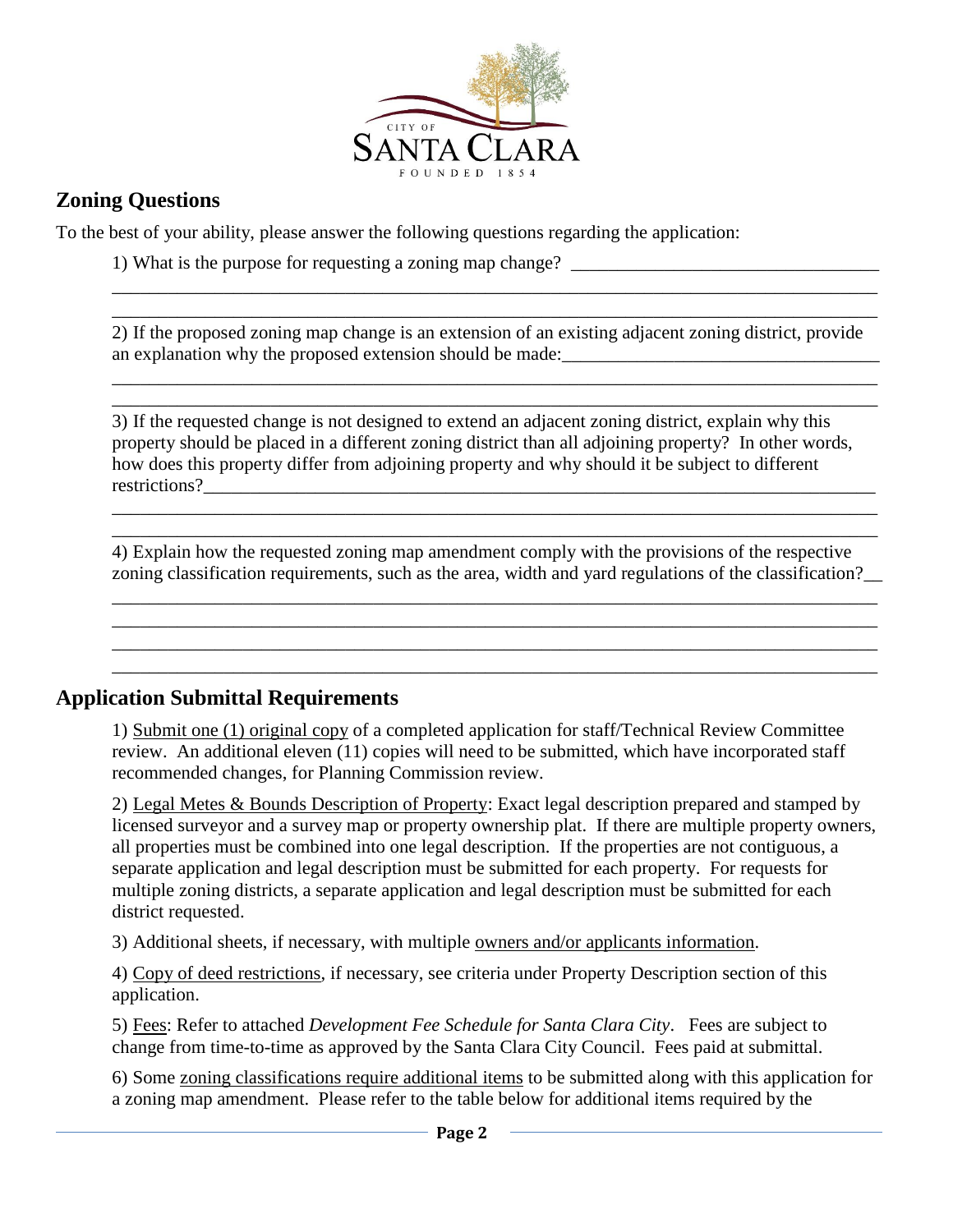classification being requested.

7) Development Agreement useless not required by staff.

| <b>Classification</b>                     | Additional Items Required to be Submitted                                                                                                                                                                                                                                                                                                                                                                              |
|-------------------------------------------|------------------------------------------------------------------------------------------------------------------------------------------------------------------------------------------------------------------------------------------------------------------------------------------------------------------------------------------------------------------------------------------------------------------------|
| Open Space Zone (OS)                      |                                                                                                                                                                                                                                                                                                                                                                                                                        |
| Residential Agriculture Zone<br>(RA)      |                                                                                                                                                                                                                                                                                                                                                                                                                        |
| Single-Family Residential<br>Zone $(R-1)$ |                                                                                                                                                                                                                                                                                                                                                                                                                        |
| Commercial Zone                           | Site Plan if seeking approval at the same time the zoning map amendment is considered. The Site Plan<br>must comply with the requirements outlined in Chapter 17.66 of the Santa Clara Municipal Code.                                                                                                                                                                                                                 |
| Planned Development<br>Districts (PD)     | Project Plan--See Chapter 17.68 of the Santa Clara Municipal Code for specific requirements.<br>PD Project Checklist-provided by staff.<br>Phase Plan if seeking phase plan approval at same time as the Project Plan approval—See Chapter<br>17.68 of the Santa Clara Municipal Code as well as the City's subdivision requirements found in Title<br>16 of the Santa Clara Municipal Code for specific requirements. |
| Historic District/Mixed Use<br>Zone       | Site Plan—See Chapter 17.74 of the Santa Clara Municipal code for specific requirements.                                                                                                                                                                                                                                                                                                                               |
| Historic District Overlay Zone            |                                                                                                                                                                                                                                                                                                                                                                                                                        |

# Application Submittal Deadlines\*\*

| Classification                       | <b>Submittal Deadline Requirements</b>                                                             |
|--------------------------------------|----------------------------------------------------------------------------------------------------|
| Open Space Zone (OS)                 | Application submittal deadline is four (4) weeks prior to the intended Planning Commission         |
|                                      | Meeting. *Staff acceptance date is three (3) weeks prior to the intended Planning Commission       |
|                                      | Meeting.                                                                                           |
| Residential Agriculture Zone (RA)    | Application submittal deadline is four (4) weeks prior to the intended Planning Commission         |
|                                      | Meeting. *Staff acceptance date is three (3) weeks prior to the intended Planning Commission       |
|                                      | Meeting.                                                                                           |
| Single-Family Residential Zone       | Application submittal deadline is four (4) weeks prior to the intended Planning Commission         |
| $(R-1)$                              | Meeting. *Staff acceptance date is three (3) weeks prior to the intended Planning Commission       |
|                                      | Meeting.                                                                                           |
| <b>Commercial Zone</b>               | Without site plan approval, application submittal deadline is four (4) weeks prior to the intended |
|                                      | Planning Commission Meeting.                                                                       |
|                                      | With site plan approval, application submittal deadline is six (6) weeks prior to the intended     |
|                                      | Planning Commission Meeting.                                                                       |
|                                      | *Staff acceptance date is three (3) weeks prior to the intended Planning Commission Meeting.       |
| <b>Planned Development Districts</b> | Application submittal deadline is eight (8) weeks prior to the intended Planning Commission        |
| (PD)                                 | Meeting. *Staff acceptance date is three (3) weeks prior to the intended Planning Commission       |
|                                      | Meeting.                                                                                           |
| Historic District/Mixed Use Zone     | Application submittal deadline is six (6) weeks prior to the intended Planning Commission Meeting. |
|                                      | *Staff acceptance date is three (3) weeks prior to the intended Planning Commission Meeting.       |
|                                      | Requires review by Heritage & Parks Commission.                                                    |
| Historic District Overlay Zone       | Application submittal deadline is four (4) weeks prior to the intended Planning Commission         |
|                                      | Meeting. *Staff acceptance date is three (3) weeks prior to the intended Planning Commission       |
|                                      | Meeting.                                                                                           |
| Classification                       | <b>Submittal Deadline Requirements for City Council</b>                                            |
| All                                  | Copies of application (11 copies of application with any recommended changes encouraged by the     |
|                                      | Planning Commission) must be received two (2) weeks prior to intended City Council meeting.        |
|                                      | *Staff acceptance date is one (1) week prior to the intended City Council Meeting.                 |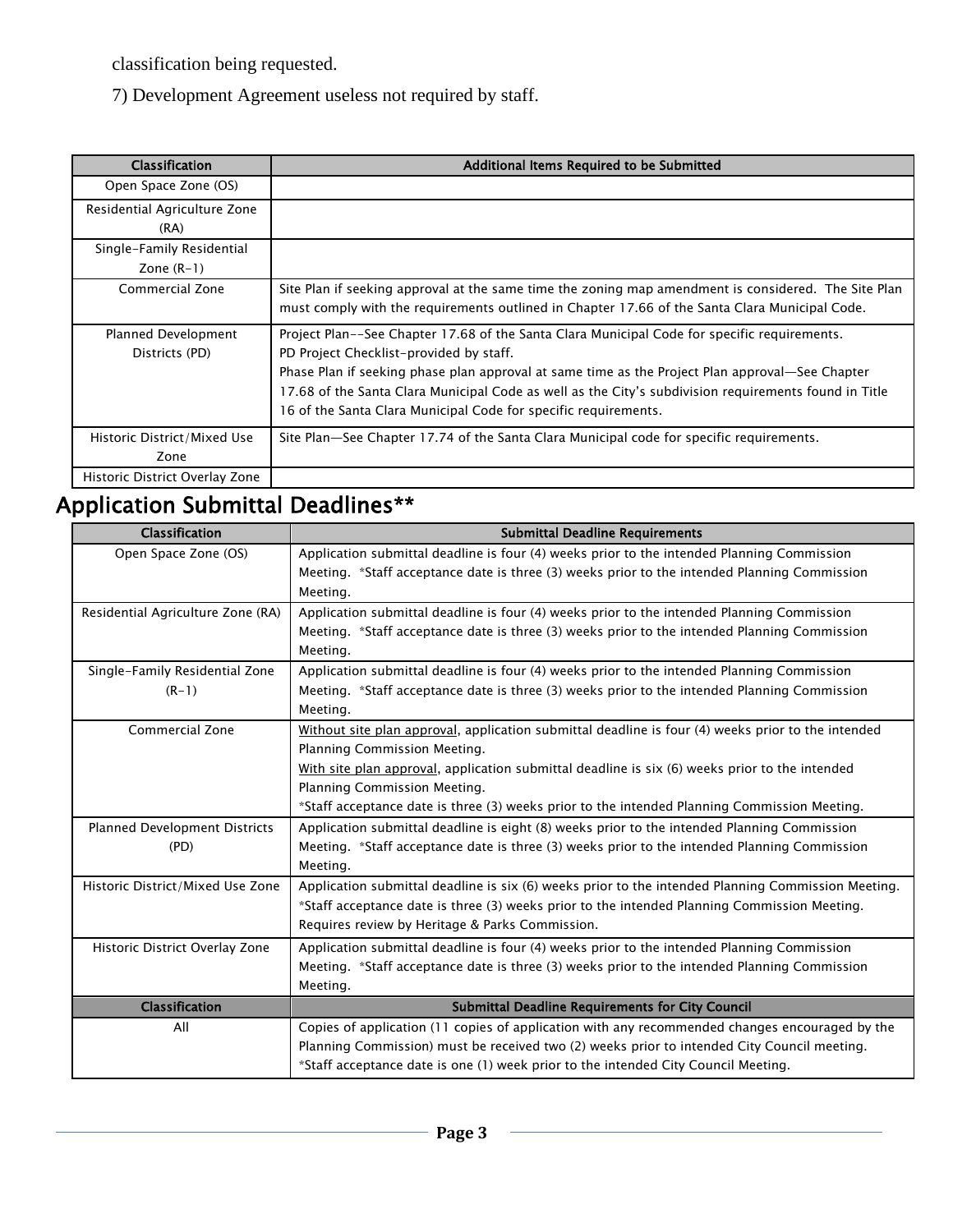\*Staff acceptance date refers to the day staff formally accepts the application as complete, all required staff reviews complete, and requested changes made to the application materials are complete.

\*\*Conceptual reviews by staff and the Planning Commission are encouraged but not required; additionally, applicants/property owners are strongly encouraged to submit their applications in advance of the established submittal deadline requirements to avoid missing a deadline due to unforeseen issues.

#### **Property Owner's Authorization**

The undersigned below, or as attached, is the owner(s) of the property which is the subject of this application. The undersigned does duly authorize the applicant, named within this application, to act as applicant in the pursuit of a rezoning of the property.

**I swear that I am (the) (a) owner(s) of the property which is the subject matter of the application, as it is shown in the records of Washington County, Utah.** 

| Signature of Property Owner |                                                                                                                                                                                                                                                                                                                                                                                                               |
|-----------------------------|---------------------------------------------------------------------------------------------------------------------------------------------------------------------------------------------------------------------------------------------------------------------------------------------------------------------------------------------------------------------------------------------------------------|
|                             | Date: $\frac{1}{\sqrt{1-\frac{1}{2}}\sqrt{1-\frac{1}{2}}\sqrt{1-\frac{1}{2}}\sqrt{1-\frac{1}{2}}\sqrt{1-\frac{1}{2}}\sqrt{1-\frac{1}{2}}\sqrt{1-\frac{1}{2}}\sqrt{1-\frac{1}{2}}\sqrt{1-\frac{1}{2}}\sqrt{1-\frac{1}{2}}\sqrt{1-\frac{1}{2}}\sqrt{1-\frac{1}{2}}\sqrt{1-\frac{1}{2}}\sqrt{1-\frac{1}{2}}\sqrt{1-\frac{1}{2}}\sqrt{1-\frac{1}{2}}\sqrt{1-\frac{1}{2}}\sqrt{1-\frac{1}{2}}\sqrt{1-\frac{1}{2}}$ |
| Signature of Property Owner |                                                                                                                                                                                                                                                                                                                                                                                                               |
|                             |                                                                                                                                                                                                                                                                                                                                                                                                               |
| and belief.                 | Who swears the information contained in this authorization is true and correct to the best of his/her knowledge                                                                                                                                                                                                                                                                                               |
|                             |                                                                                                                                                                                                                                                                                                                                                                                                               |

Notary Public

\_\_\_\_\_\_\_\_\_\_\_\_\_\_\_\_\_\_\_\_\_\_\_\_\_\_\_\_\_\_\_\_\_\_\_\_\_\_\_\_\_\_

\_\_\_\_\_\_\_\_\_\_\_\_\_\_\_\_\_\_\_\_\_\_\_\_\_\_\_\_\_\_\_\_\_\_\_\_\_\_\_\_\_\_ Affix Seal Here

Date

*For comprehensive information on land use amendments and/or the planned development requirements/process, refer to appropriate City Codes and Statutes.*

**Page 4**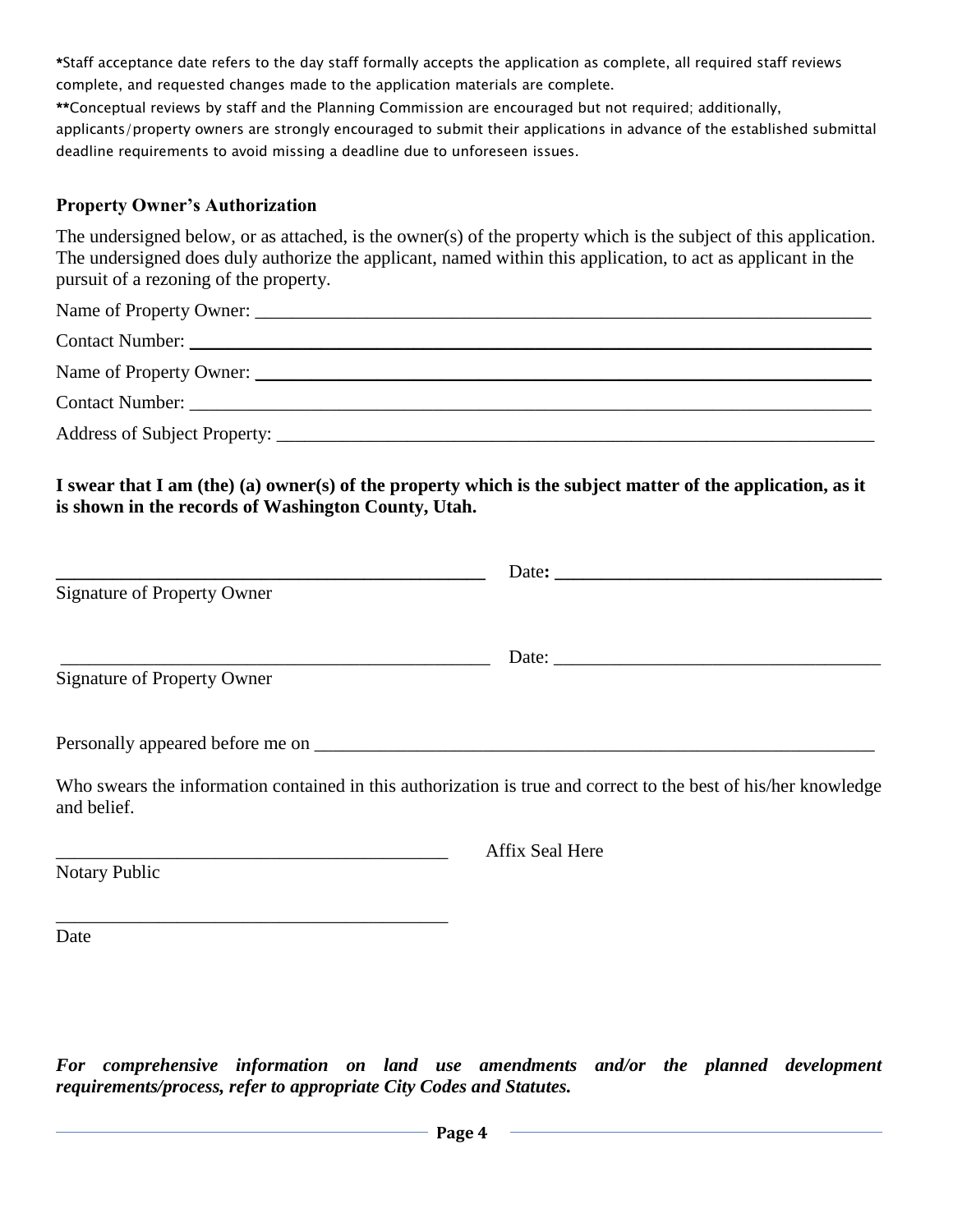Date plan submitted: \_\_\_\_\_\_\_\_\_\_\_\_\_\_\_\_\_\_\_\_\_\_\_\_ Date plan accepted: \_\_\_\_\_\_\_\_\_\_\_\_\_\_\_\_\_\_\_\_\_\_\_\_\_\_\_\_\_



# **SANTA CLARA CITY SUBMITTAL DEADLINES**

# **Development Submittal Deadlines**

Effective as of November 15, 2006

| <b>REZONINGS</b>          |                                                                                                                                                                                                     |  |
|---------------------------|-----------------------------------------------------------------------------------------------------------------------------------------------------------------------------------------------------|--|
| <b>Classification</b>     | <b>Submittal Deadline Requirements for Planning Commission</b>                                                                                                                                      |  |
| Open Space<br>Zone $OS$ ) | Application submittal deadline is four (4) weeks prior to the intended Planning Commission Meeting. *Staff<br>acceptance date is three (3) weeks prior to the intended Planning Commission Meeting. |  |
|                           |                                                                                                                                                                                                     |  |
| Residential               | Application submittal deadline is four (4) weeks prior to the intended Planning Commission Meeting. *Staff                                                                                          |  |
| Agriculture<br>Zone (RA)  | acceptance date is three (3) weeks prior to the intended Planning Commission Meeting.                                                                                                               |  |
| Single-Family             | Application submittal deadline is four (4) weeks prior to the intended Planning Commission Meeting. *Staff                                                                                          |  |
| Residential               | acceptance date is three (3) weeks prior to the intended Planning Commission Meeting.                                                                                                               |  |
| Zone $(R-1)$              |                                                                                                                                                                                                     |  |
| Commercial                | Without site plan approval, application submittal deadline is four (4) weeks prior to the intended Planning                                                                                         |  |
| Zone                      | Commission Meeting.                                                                                                                                                                                 |  |
|                           | With site plan approval, application submittal deadline is seven (7) weeks prior to the intended Planning                                                                                           |  |
|                           | Commission Meeting.                                                                                                                                                                                 |  |
|                           | *Staff acceptance date is three (3) weeks prior to the intended Planning Commission Meeting.                                                                                                        |  |
| Planned                   | Application submittal deadline is eight (8) weeks prior to the intended Planning Commission Meeting. *Staff                                                                                         |  |
| Development               | acceptance date is three (3) weeks prior to the intended Planning Commission Meeting.                                                                                                               |  |
| Districts (PD)            |                                                                                                                                                                                                     |  |
| Historic                  | Application submittal deadline is six (6) weeks prior to the intended Planning Commission Meeting. *Staff                                                                                           |  |
| District/Mixed            | acceptance date is three (3) weeks prior to the intended Planning Commission Meeting.                                                                                                               |  |
| Use Zone                  |                                                                                                                                                                                                     |  |
| Historic                  | Application submittal deadline is four (4) weeks prior to the intended Planning Commission Meeting. *Staff                                                                                          |  |
| District                  | acceptance date is three (3) weeks prior to the intended Planning Commission Meeting.                                                                                                               |  |
| Overlay Zone              |                                                                                                                                                                                                     |  |
| <b>Classification</b>     | <b>Submittal Deadline Requirements for City Council</b>                                                                                                                                             |  |
| A11                       | Copies of application (11 copies of application with any recommended changes encouraged by the Planning                                                                                             |  |
|                           | Commission) must be received two (2) weeks prior to intended City Council meeting. *Staff acceptance date is                                                                                        |  |
|                           | one (1) week prior to the intended City Council Meeting.                                                                                                                                            |  |

*Before receiving any petition, all fees must be paid along with the submittal of a complete application.*  **\***Staff acceptance date refers to the day staff formally accepts the application as complete, all required staff reviews are complete, and final changes made to the application materials are complete.

**\*\***Conceptual reviews, prior to the submittal deadline, by staff and the Planning Commission are **strongly encouraged** but not required; additionally, applicants/property owners are **strongly encouraged to submit their applications in advance of the established submittal deadline requirements to avoid missing a staff acceptance deadline due to unforeseen issue(s).**